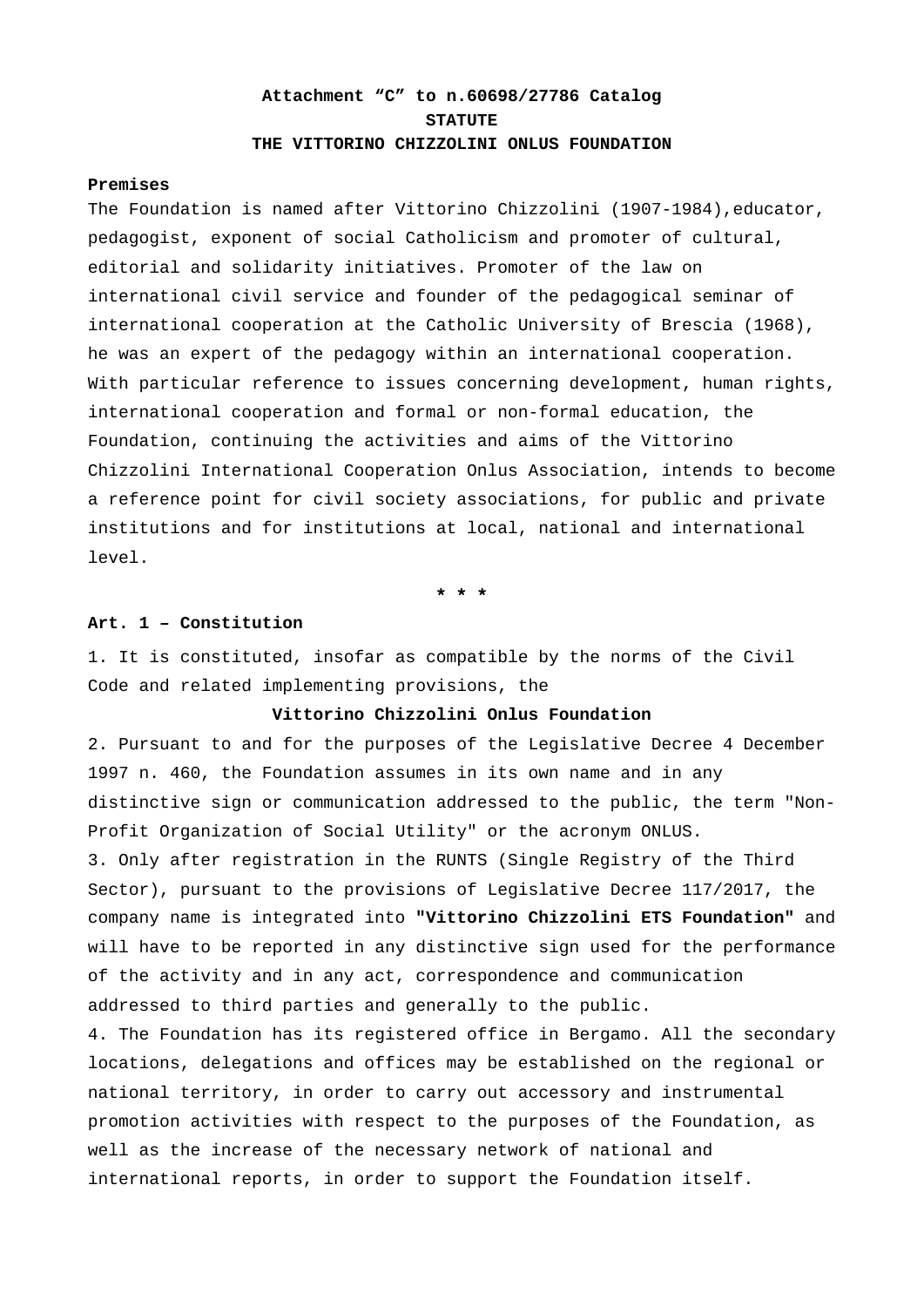5. The Foundation is inspired by the principles of the Universal Declaration

of Human Rights, Christian Personalism and by the Social Doctrine of the Church.

6. The duration of the Foundation is unlimited.

### **Art. 2 – Purposes, targets and areas of participation**

1. The Foundation is non-profit and pursues exclusively social solidarity and public utility purposes in the areas of cooperation development and international solidarity and in the sector of protection of civil rights. 2. The Foundation carries out its objectives within regional, national and international territorial level.

3. The Foundation pursues its objectives more specifically through: a. promoting solidarity activities implemented through the financial support for social and educational projects, with particular reference to international cooperation projects for the exclusive pursuit of social solidarity;

b. promoting the culture of human for the development of people, organizations and institutions in the perspective of creating an observatory on human rights;

c. promoting international cooperation by putting emphasis on promoting the person, with full respect of one's cultural, social and religious identity, and promoting the consolidation of local institutions aimed at the development of each country;

d. supporting synergistic forms of partnership with public, private and civil actors to move from a projects approach to an integrative and prospective vision, capable of coordinating various actions at a local, national and international level;

e. developing the inspirations of every formative and educational activity from an ethical dimension capable of reaching the objectives of sustainable development and the choices of people and communities in disadvantaged situations;

f. enhancing migrations as well as seeing them as a resource of knowledge and values, which can fertilize the cultural, social, economic and political life of countries of destination or of transition; g. considering migrants as key actors in the international cooperation projects;

h. orienting socio-educational policies towards a development of alliances between different communities, with the purpose of sharing resources fairly and organizing social services respecting human rights.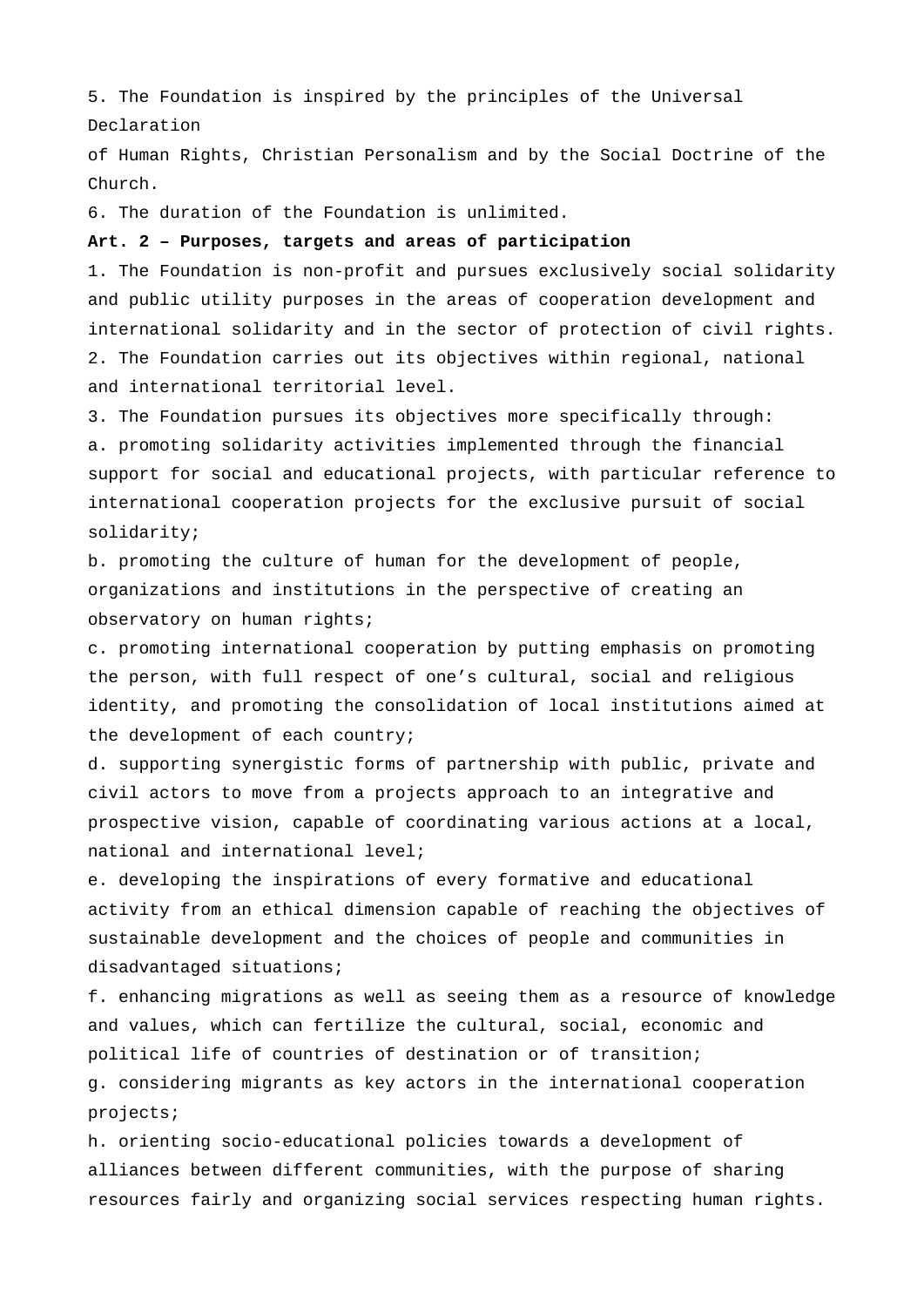The Foundation can also carry out the activities mentioned above indirectly in favor of non-profit national or foreign organizations, which operate mainly in the sectors written in paragraph 1, letter a), of the art. 10 of Legislative Decree no. 460/1997 for the realization of projects of social utility recognized according to the regulations in force.

Only after the registration in the RUNTS (Single Registry of the Third Sector), pursuant to the provisions of Legislative Decree 117/2017, the Foundation intends to carry out what is written through letters d), g), i),  $1$ ,  $n$ ,  $r$ ,  $u$ ,  $v$ ,  $w$ ) of the art. 5, co.1, Legislative Decree 117/2017, according to the norms regulating the exercise, in order to reach its purposes.

# **Art. 3 – Activities**

1. The Foundation, in order to pursue its goals, intends to proceed with: - the development of synergies and collaborations with others Organizations, both public or private, Italian or foreign, which operate in the intervention areas of the Foundation and share the same spirit, supporting similar or complementary activities;

- the promotion of direct or indirect collection of funds to distribute, together with the revenues deriving from the management of the heritage destined to projects and initiatives with the above mentioned purposes; - the reception of legacies, funds, contributions and sponsors coming from Public or private entities and from allocations implemented in Italian and European regulations;

- any initiative aimed at supporting, also economically, Public Bodies, Institutions, Associations or Foundations both public or private, with similar purposes.

2. The Foundation may also carry out the following activities:

- promoting initiatives for scholastic and professional orientation in favor of maladjusted or disadvantaged people with the aim of encouraging participatory reintegration into the society;

- joining the local, regional, national and international organizations which pursue similar purposes;

- preparing, through its Corporate Bodies, multi annual programs and annual activity plans to achieve its own purposes;

- activating training and updating courses for all operators involved in the Foundation's activities;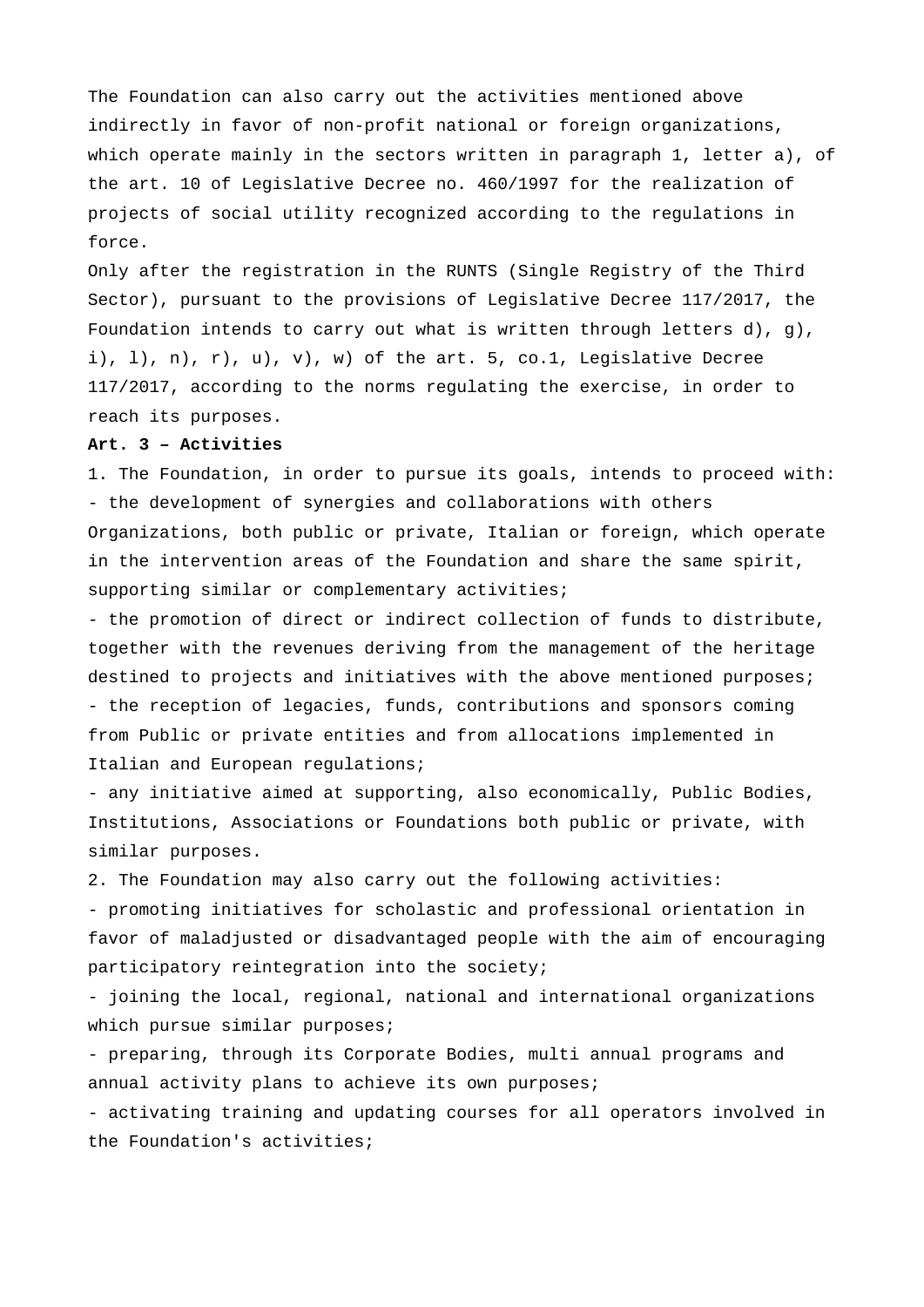- building and promoting infrastructures, managing their organization and utilization with its own assets or with others private, public and civil structures;

3. To achieve the goal, the Foundation may carry out real estate, security, financial and participation operations which are considered necessary or appropriate for the achievement of its institutional aims, which are:

- to participate in ETS, Organizations, Institutions and Social Enterprises,

both public and private, whose activity is aimed, directly or indirectly, to the pursuit of objectives similar to those of the Foundation itself; the Foundation may, if deemed appropriate, contribute to the establishment of the Organizations mentioned above;

- to establish or contribute to the constitution of capital societies, including social enterprises, as well as participating in companies of the same type, in a direct or indirect instrumental way to pursue the institutional goals;

- to stipulate every appropriate deed or contract, including the financing of approved operations, the granting of monetary contributions or others forms of intervention to the owners of assets included in the purposes of the Foundation, the signing of acts of obligation or of submission for the use of public assets, the stipulation of special agreements of any kind destined to be written on Public Registers, Public Bodies or private individuals who are deemed appropriate to achieve the purposes of the Foundation;

- to administer and manage the assets of which the Foundation is the owner, landlord, borrower, usufructuary or superficial owner, and assets managed by administrative concession to approve projects, consolidation works and maintenance work both ordinary or extraordinary; - to promote agreements with Italian or foreign scientific, cultural and educational social bodies, social assistance organizations and Foundations for the use of the assets in question, in order to: facilitate studies and cultural activities, promote meetings and

conferences and ensure places of reflection for people engaged in study or research activities;

- to promote similar agreements with Italian or foreign Institutions, Organizations, Associations, for the organization of seminars or meetings and for the common use and management of assets belonging to the organizational Bodies mentioned above;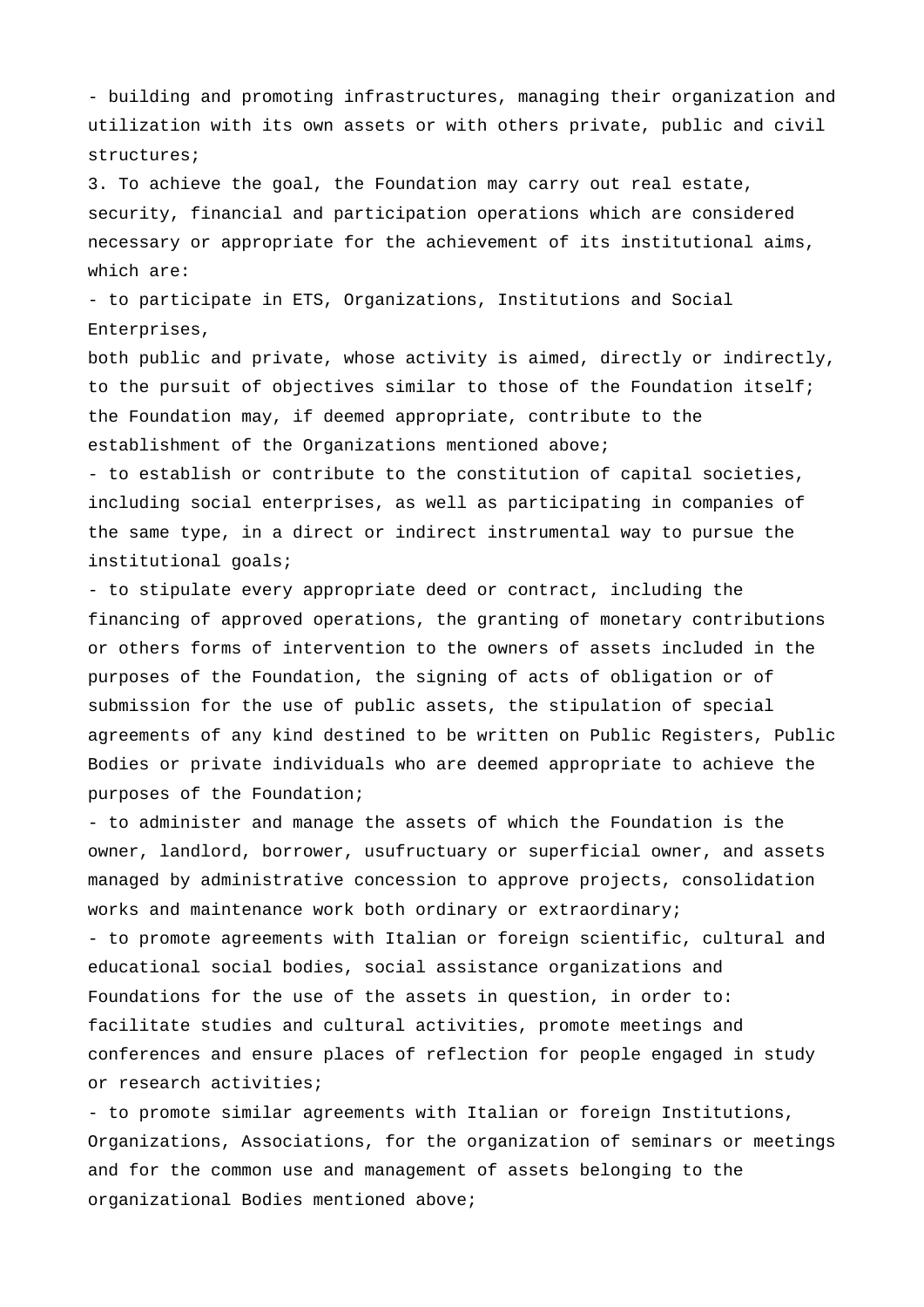- to promote, also through grants, the development of Institutions, Associations and Entities which operate for the achievement of purposes similar to those of the Foundation or others which facilitate the Foundation's ones;

- to implement all necessary or useful activities including the activity of consultancy, the organization of travels for social and assistance purposes, educational and cultural formation, the organization of events or shows, the promotion of tourism and the management of small commercial businesses instrumental to the Foundation's activity;

- to carry out activities directly related to the previous ones, adding those ancillary by nature to the institutional ones, since the former are supplementary to the latter.

4. Only after registering for the RUNTS (Single Register of the Third Sector) pursuant to the provisions of Legislative Decree 117/2017, the Foundation may also carry out the following activities:

- promoting educational and experimental initiatives in relation to problems regarding orientation and professional or non professional training;

- collaborating with public and private bodies, with communities and social forces, for initiatives of orientation, training, professional updating and for the qualification of workers of each level; - promoting study visits, cultural and professional stages, conferences and seminars, cultural exchanges and other activities suitable for the development of local, regional, national, and international

relationships;

- managing services and formative actions directly, also in a subsidiary and merely instrumental way, for the achievement of institutional ends; - assisting public and private bodies and organizations with studies, researches, experiments through a cultural-scientific-technical documentation, making

agreements with universities and / or institutions in general for the pursuit of the institutional goals;

- setting up and managing study courses, conferences, services for Universities and Schools, of any order or degree, as well as seminars for teachers, students and, in general, for any category of people that may have an interest in such activities;

- encouraging, also through the establishment of scholarships, researches and studies in the social welfare field and in the cultural, scientific,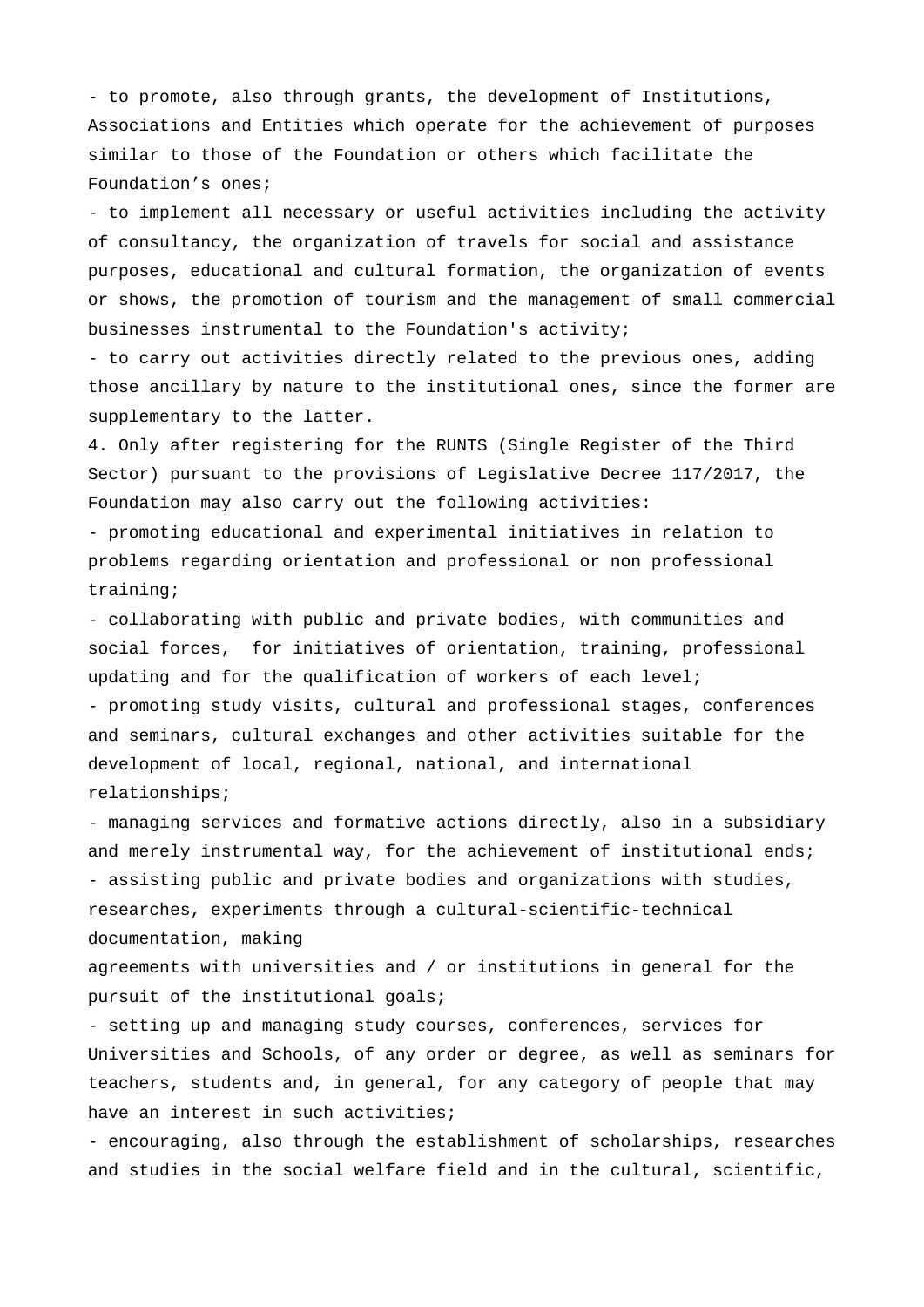historical, artistic and environmental departments for the pursuit of the institutional goals;

- organizing events, conferences, debates, seminars, training courses and researches of all kinds, in collaboration with public or private bodies for the pursuit of the institutional goals;

- treating the editorial staff, the publication and dissemination of books and newsletters relevant for the activities of the Foundation and for the pursuit of institutional purposes in direct and indirect way; - promoting the implementation and organization of cultural work exhibitions and related social, cultural and educational initiatives; - offering advice and technical support to individuals and organizations which

pursue the same purposes.

5. It is forbidden to carry out different institutional activities from those indicated, with the purpose of social solidarity as well as of public utility, except those activities directly connected to the Foundation's own institutional purposes.

6. Subject to registration in the RUNTS (Single Registry of the Third Sector) pursuant to the provisions of Legislative Decree 117/2017 and the conditions set forth in art. 6 of Legislative Decree 117/2017 as well as the limits defined by the competent Bodies, the Foundation will be able to carry out different secondary and instrumental activities, whose identification may subsequently be made by the Board of Directors.

**Art. 4 – Assets**

1. The assets of the Foundation are composed by the starting donation of Euro 52,000.00. = (fifty-two thousand / 00) given by the Vittorino Chizzolini Association ONLUS international cooperation and by the Founders.

2. The initial patrimony can be increased:

a) from the endowment fund composed of: the contributions in money, movable or immovable property and any other usable asset for the pursuit of the goals, carried out by the Founders, by the Supporters and the Adherents;

b) from movable and immovable property, sums of money, valuables, bonds and whatever else will reach the Foundation by way of succession, donation and any other way, including stocks purchased by the Foundation according to the present norms;

c) from any other donation made by Entities or by private individuals with the express purpose of increasing the heritage;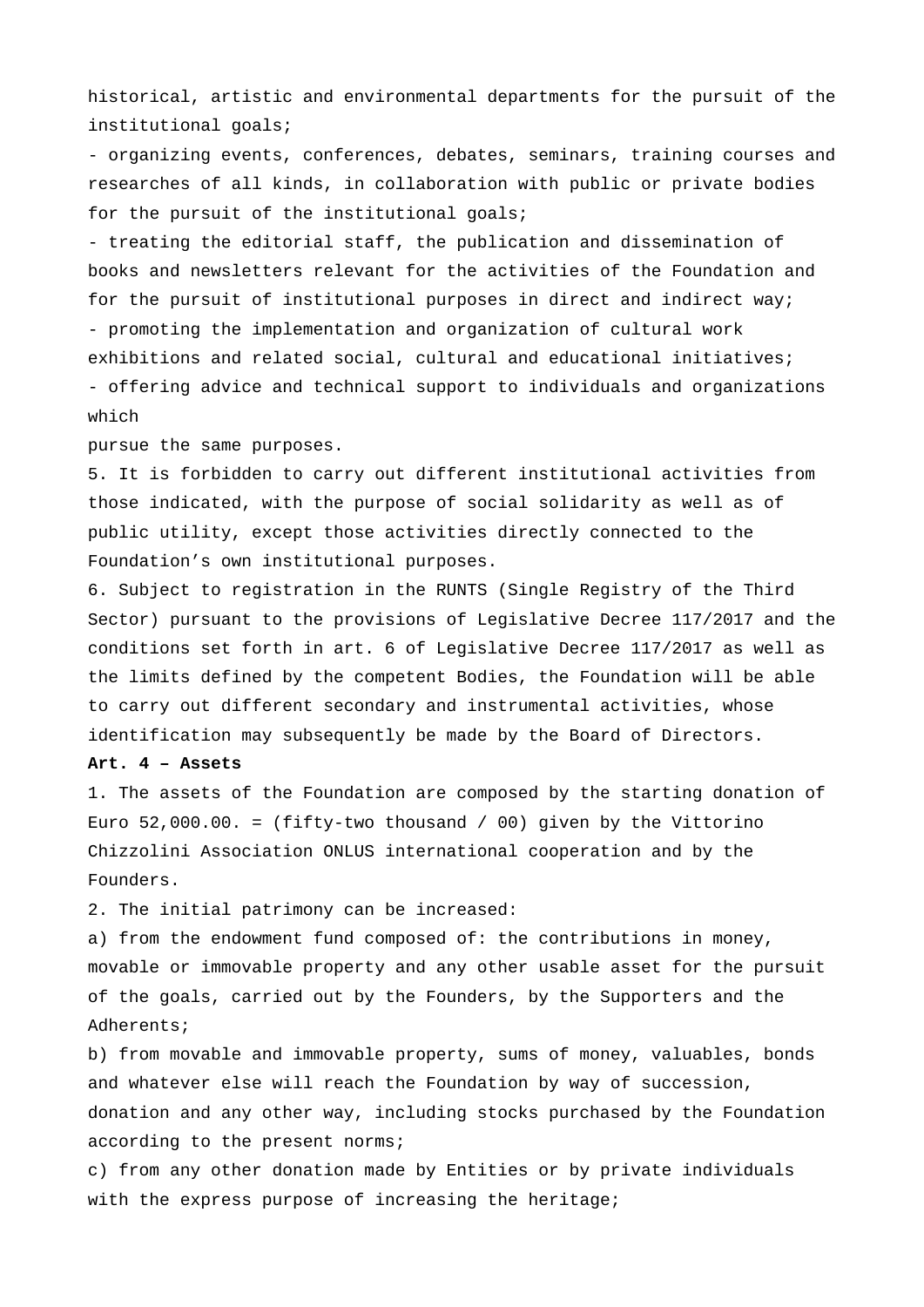d) from the contributions given by the European Union, by the State, by the Regions, the Municipalities and other Public Bodies or Organizations, private and legal individuals, Social Enterprises and Ecclesial Bodies, in order to increase assets, following the acceptance of the Board of Directors;

e) from the fees paid by public or private bodies, organizations and subjects who support the Foundation, provided that they are accepted by the Board of Directors;

f) from income, unused and non-utilized aspects of management and from revenue of any kind which the Board of Directors utilizes to increase the Foundation's assets;

g) the portion of unused income which, with a resolution of the Board of Directors, may be directed to the increase of assets.

#### **Management Fund**

3. The Foundation's management fund consists of:

a) the income and proceeds deriving from assets and from the activities of the Foundation itself;

b) the contributions granted by the Founders, by the Supporters and by the Members, which are not expressly destined to the Fund of endowment; c) any donation or testamentary disposition, which is not expressly intended for the endowment fund;

d) donations made by organizations or individuals without an express indication of using them to increase assets;

e) any other contribution attributed by the European Union, by the State, by local authorities or by other Public Bodies without a preference of destination to the heritage;

f) contributions of any form granted to the Foundation;

g) revenues from institutional, ancillary and instrumental activities both connected and different to those of the Foundation;

h) ordinary and extraordinary contributions given by Public entities and private individuals for the implementation of the statutory purposes, not expressly destined to increase assets;

i) any other type of income deriving from events held for the public collection of funds or deriving from any marginally connected commercial activity, pursuant to art. 6 Legislative Decree 117/2017 and subsequent amendments and additions, promoted, organized and managed directly or indirectly by the Foundation itself;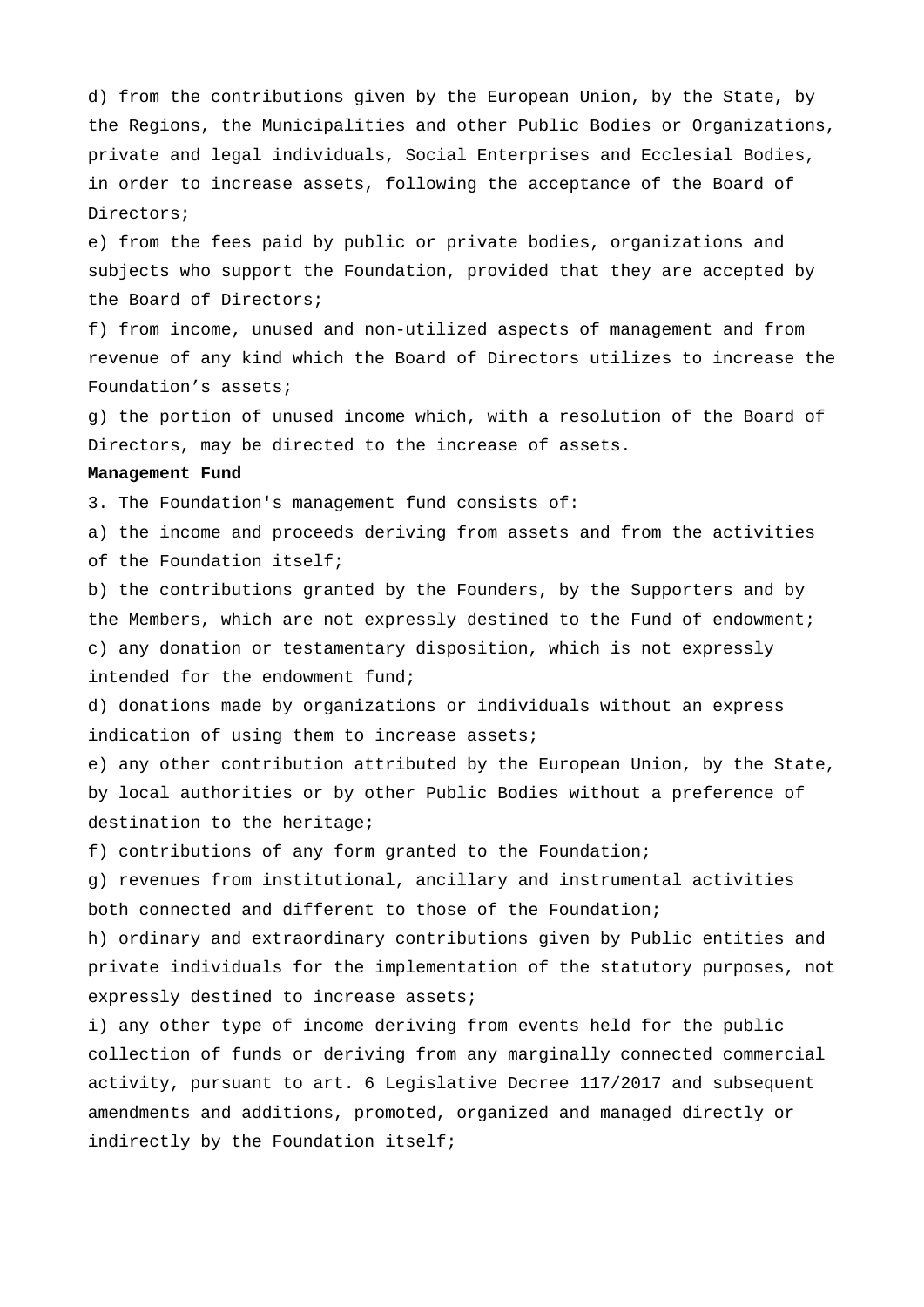l) donations, contributions, subsidies, assets of any nature received by the Foundation, provided they are not expressly destined to increase the asset allocation;

m) proceeds obtained from the sale of goods or services, received or acquired by the Foundation and not intended to increase the Foundation's assets;

n) the capital's income;

o) the surpluses of previous financial years from the activities carried out by the Foundation.

The Board of Directors of the Foundation invests the available means in the most profitable and secure way. The income and resources of the Foundation will be used for the functioning of the Foundation itself and for the fulfillment of its purposes. The Founder who pays the contributions to the management fund can constrain the destination of these contributions to the pursuit of specific objectives or to the implementation of specifically identified projects.

### **Art. 5 – Members of the Foundation**

- 1. The members of the Foundation are divided into:
- Founders;
- Supporters;
- Members.

# **Art. 6 – Founders, Supporters and Members**

1. The Founders are: the Ruah Social Enterprise Cooperative – the Social Cooperative Society, the territorial union CISL Bergamo and the Coldiretti Provincial Federation of Bergamo.

In addition to the initial fee, in order to the maintain the given title, each of the Founders must proceed with the annual payment of a contribution of at least 500.00 Euros. = (Five hundred / 00). The title of Founder only lasts until this contribution is paid.

2. Individuals who assume the status of Supporters can be various; they are legal, public or private Entities, including foreign ones, which contribute for the first 5 (five) consecutive years (and subsequently for every five years) to the Fund of management, by making annual payments starting from 500.00 Euros. = (five hundred / 00). The status of Supporter lasts only for the exercise in which the contribution is paid. 3. Physical subjects who can assume the status of Members are: legal, public or private individuals or Entities, including foreign ones, which contribute for the first 5 (five)consecutive years (and subsequently for every five years) with 100.00 Euros. = (one hundred / 00)to the Fund of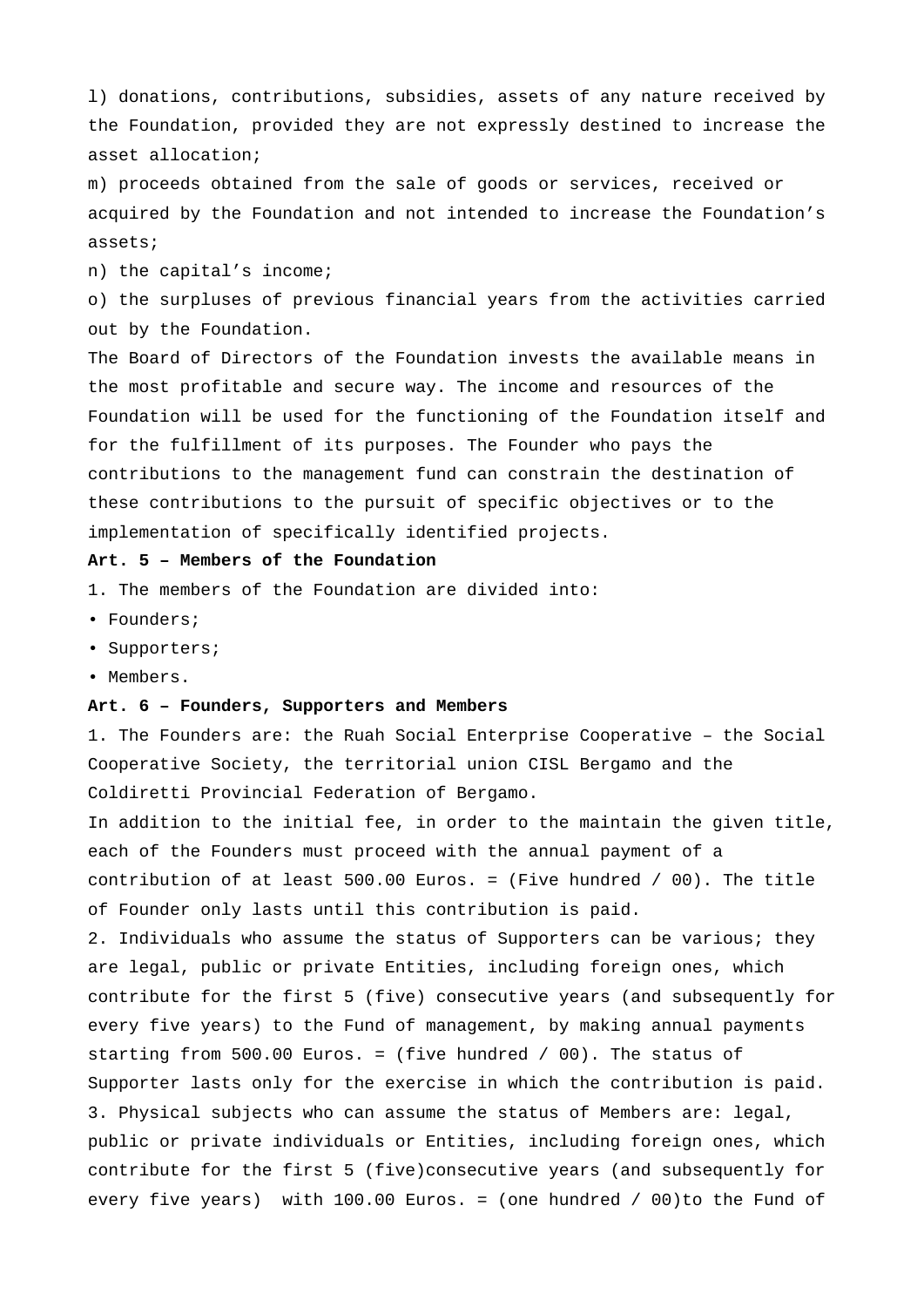management. The status of Member lasts only for the year in which the contribution is paid.

During the first year of the Foundation the qualification of Member is acquired by the participants of the Vittorino Association Chizzolini International Cooperation Onlus in existence at the date of the transformation into the Foundation, after the payment mentioned in point 3 above.

The request to acquire the status of Supporters and Members must be submitted for approval to the Administration Council, which will decide among other things, by absolute majority, the exclusion for serious and repeated non-fulfillment of duties. In the case of legal and non legal Entities, the exclusion may also happen for the following reasons: transformation, merger and division, the transfer, for any reason, of the package of control or its variation, the use of the capital market of risk, the extinction of the working agreement, the opening of liquidation procedures, bankruptcy and the opening of both in or out of court insolvency proceedings.

The right to withdraw is accepted if communicated to the President of the Foundation with a registered letter, keeping into account the fulfillment of the obligations assumed in accordance with the Foundation. The exclusion and withdrawal does not include the right to receive previously paid contributions. Supporters or Members excluded from the Foundation may object, within 30 (thirty) days, the decision of the Board of Directors, by sending an appeal to the Founders, Supporters and Members Committee referred to in article 11 of the statute; the appeal does not suspend the execution of the initial exclusion.

# **Art. 7 – The Bodies of the Foundation**

- 1. The Foundation Bodies are:
- a. the President and the Vice President;
- b. the Board of Directors;
- c. the Committee of Founders, Supporters and Members;

d. the Review Body and the Legal Accounting Audit Body, contained in articles 12 and 12-bis.

2. Except for refunds of expenses related to the performance of the office, the offices referred to in points a), b) and c) are free. 3. To everyone who holds social positions can be recognized, with the exception of those of points a, b and c of the previous paragraph 1, refunds of expenses and also individual fees proportionate to the specific activity, within the limits of Legislative Decree 460/97, and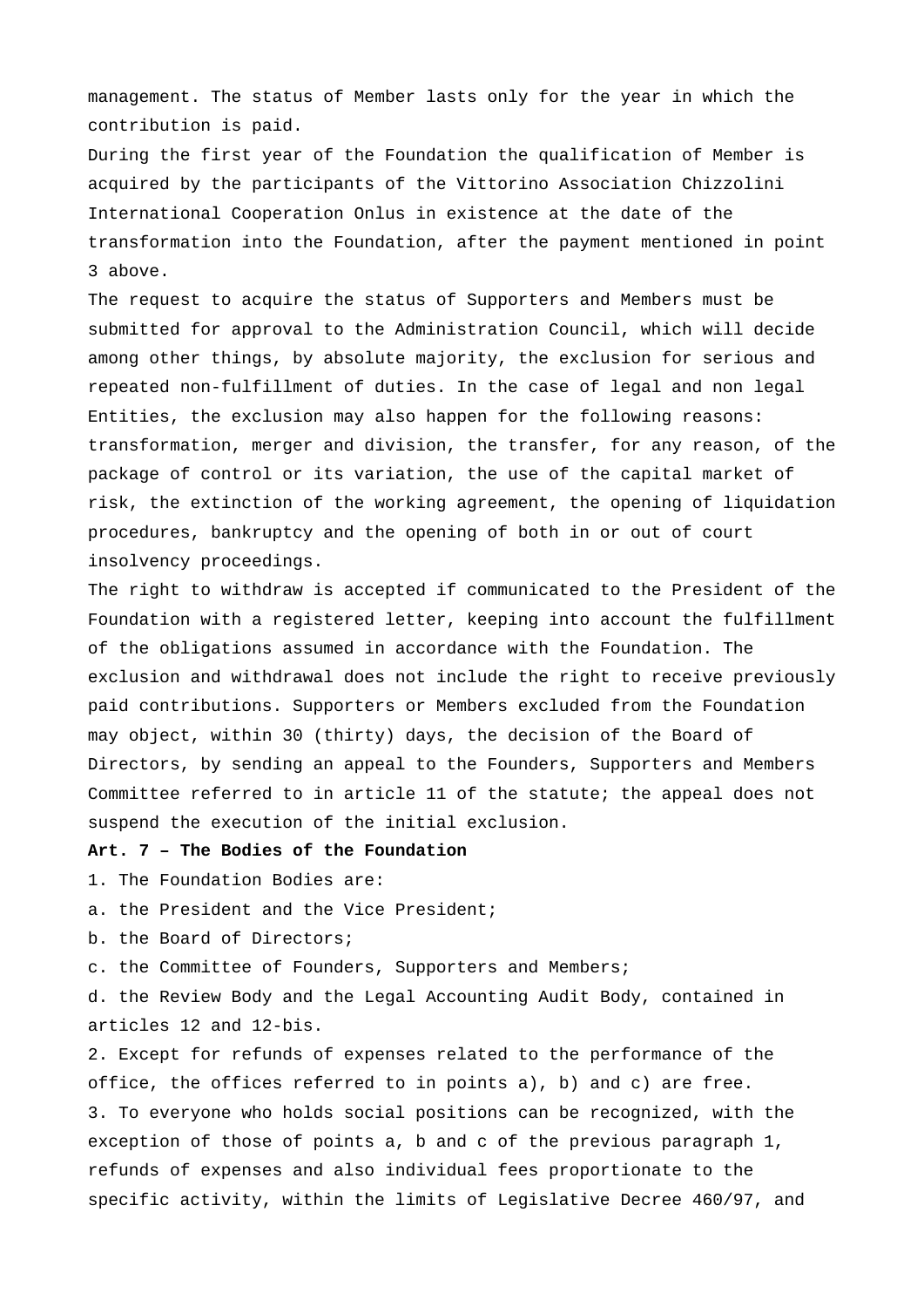not exceeding those provided by similar Entities as stated to the Legislative Decree 117/2017.

## **Art. 8 – Board of Directors**

1. The Board of Directors is composed of seven members, more precisely: - three councilors appointed by the Founders with deliberation of the majority;

- a director appointed by the Supporters with deliberation of the majority;

- two directors appointed by the Members with deliberation of the majority;

- a councilor appointed by the Ordinary of the Church of Bergamo. If there are no Supporters and / or Members present, the appointment of the members of the Board will be carried out by the Founders. 2. The members of the Board of Directors must comply with the requirements set by art. 2382 of the Italian Civil Code based on what is written in art. 26, co. 8 of Legislative Decree 117/2017.

3. The members of the Board of Directors remain in office until the approval of the final balance sheet for the fifth year following their appointment.

4. The Board of Directors:

a) establishes the economic management guidelines and financial support of the Foundation;

b) determines and promotes strategies for fundraising in order to increase donations to the Foundation and its assets;

c) discusses and approves the programs and initiatives of the Foundation;

d) appoints the President and Vice President among its members;

e) approves the financial statements and the management reports;

f) decides on the acceptance of inheritances, donations and legacies which involve some charges for the Foundation;

g) verifies the economic and financial performance of the management, thinking of solutions for each significant deviation;

h) delegates particular functions to one or more of its members, with its own law resolutions, determining the limits of said delegation;

i) deliberates on the need of employees, collaborators or consultants and decides any compensation;

j) decides, based on law principles, on changes to be made to the statute, as well as on transformation and extinction of the Foundation;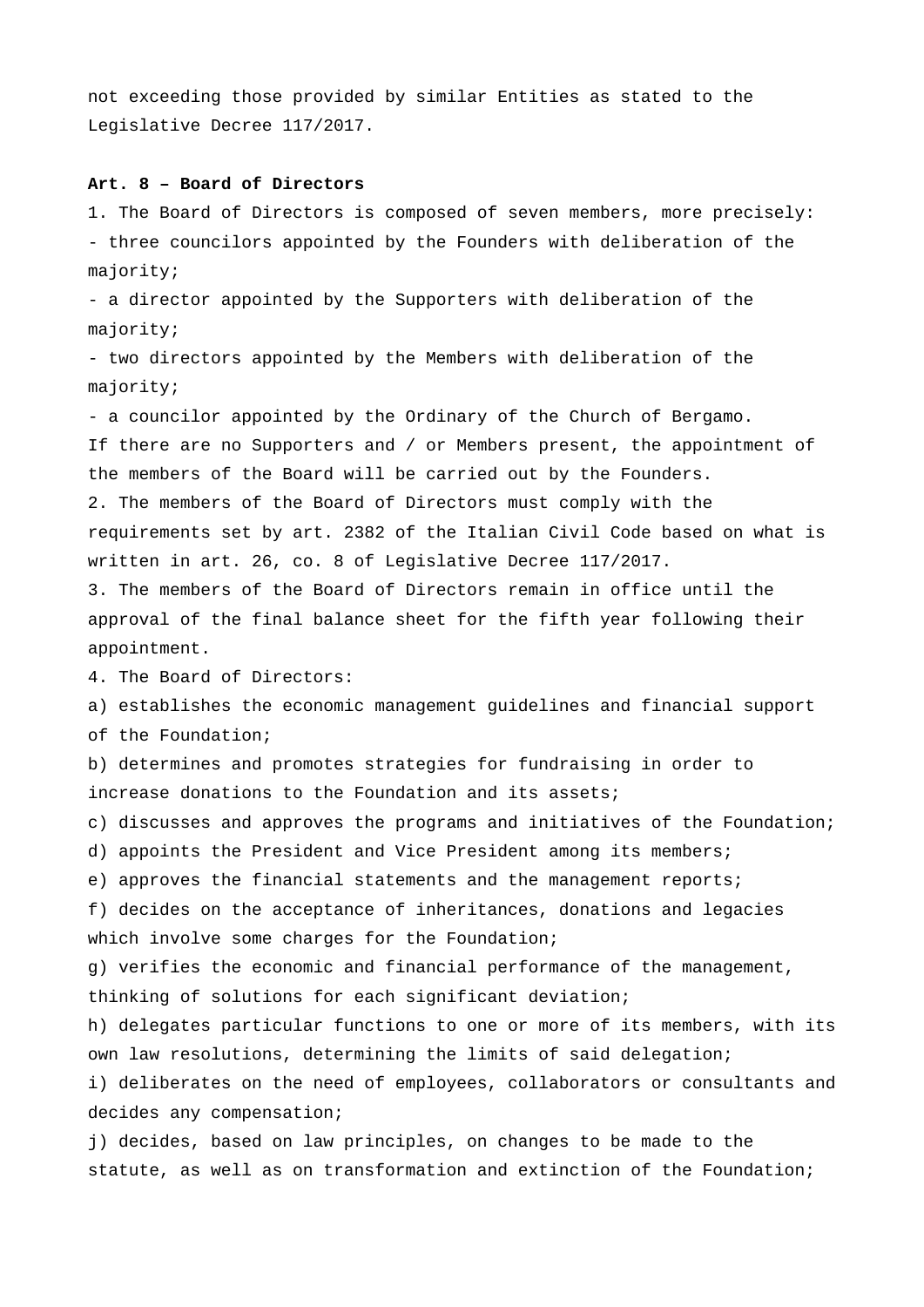k) decides on the dissolution of the Foundation and the devolution of assets;

l) has every power on ordinary and extraordinary administration of the Foundation which isn't carried out by other bodies;

m) deliberates on any matter that this statute does not attribute to other Bodies of the Foundation;

n) discusses and approves any collaborations with physical and legal, public and private subjects interested in the Foundation's initiatives; o) decides on the compensation to be attributed to the Review Body and the Legal Accounting Audit Body.

5. The Board of Directors may also appoint attorneys to negotiate certain deeds or categories of deeds, with a certain power of delegation. 6. Members can be revoked in advance by those who appointed them for reasons provided by the law, statute or regulation.

**Art. 9 – Designation and revocation of the President and Vice President** 1. The President and the Vice President of the Foundation are appointed by the Board of Directors among the members of the Board itself. 2. In case of absence or impediment, the President is replaced by the Vice President. The signature of the Vice President is proof of the absence or impediment of the President.

3. The President of the Foundation:

- has the legal representation of the Entity;

- summons and attends the Board of Directors, proposing the subjects to be discussed in the meetings;

- directly supervises the execution of the resolutions of the Board of Directors. Moreover, in case of urgency, adopts the necessary measures and reports the corrections in the first session available to the Board of Administration, which must be called within the deadline of 30 (thirty) days from the date of adoption of the urgent correction; - can act in front of any Administrative or Jurisdictional authority; - handles relations with Entities, Institutions, private or Public Companies and other Bodies, in order to establish collaborative relations for the initiatives of the Foundation.

4. The President of the Foundation can summon the Founders, the Supporters and the Members of the Foundation in a non-elective meeting, as a moment of confrontation and analysis. On this occasion the members of the Foundation can illustrate the activities carried out by the Entity as well as the prospects for its development.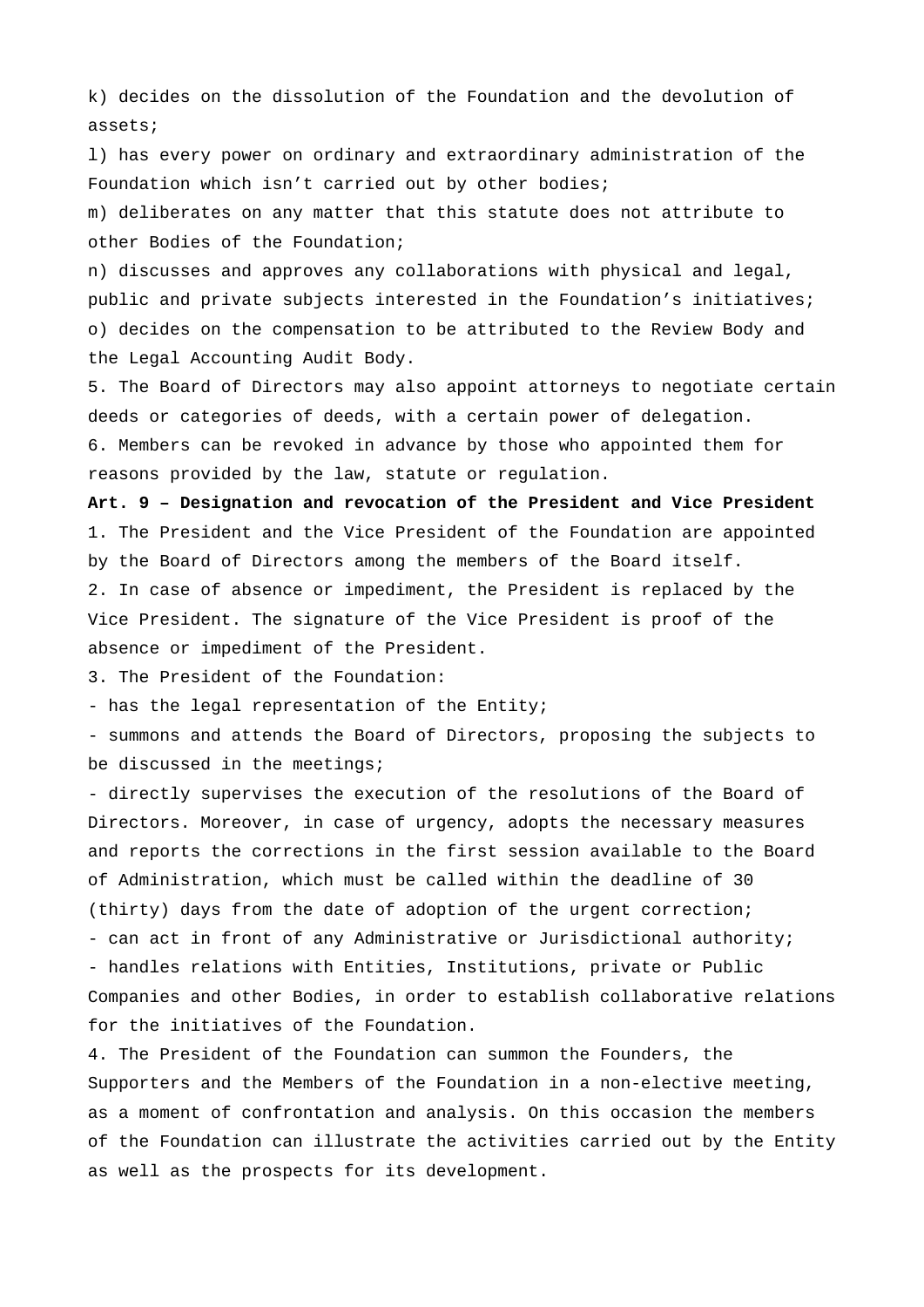# **Art. 10 – The functioning of the Board of Directors:**

1. The Board of Directors is summoned by the President at least 5 (five) days before the day set for the meeting, unless there is an urgent situation. The convocation can be delivered without any obligation of form, but the reception of the convocation must be proved. 2. The Board of Directors can meet at least once a year, in any case that the President deems appropriate, or if a written request is made by at least three Directors either from the Review Body or the Legal Accounting Audit Body due to problems concerning the budget and the financial situation. The Board of Directors meets at the headquarters of the Foundation, or in any other place decided by the President. In the absence of a formal convocation, the Council is deemed rightfully constituted when the majority of the participants are informed and participate in the meeting.

3. Board meetings are chaired by the President or, in his absence or impediment, by the Vice President or, in his absence or impediment, by the oldest senior director. Presence of the majority of the directors is necessary for the deliberations to be valid; said deliberations are adopted with the favorable vote of the majority of those present. Technical or expert speakers who are invited by the President to work on subjects on the agenda of the meetings, have the right to intervene during the meeting but they can't vote.

4. The resolutions concerning the approval of the financial statements, the approval of the changes in the statute, as well as the possible disposal of part of the assets of the Foundation, are validly adopted with the favorable vote of at least five sevenths of the members of the Board of Directors.

5. The report of the meeting must contain the signature of the Chairman and the Secretary, who is appointed during every meeting.

The meetings of the Board of Directors can be held also through means of telecommunications, at the following conditions:

- that the Chairman of the meeting is allowed to confirm the identity of the participants, regulate the progress of the meeting and formalize the results of the vote;

- that the subject who is in charge of verbalizing the meeting is allowed to perceive adequately the events of said meeting;

- that those present can participate in the discussion and simultaneously vote on the topics on the agenda, as well as being allowed to view, receive or transmit documents.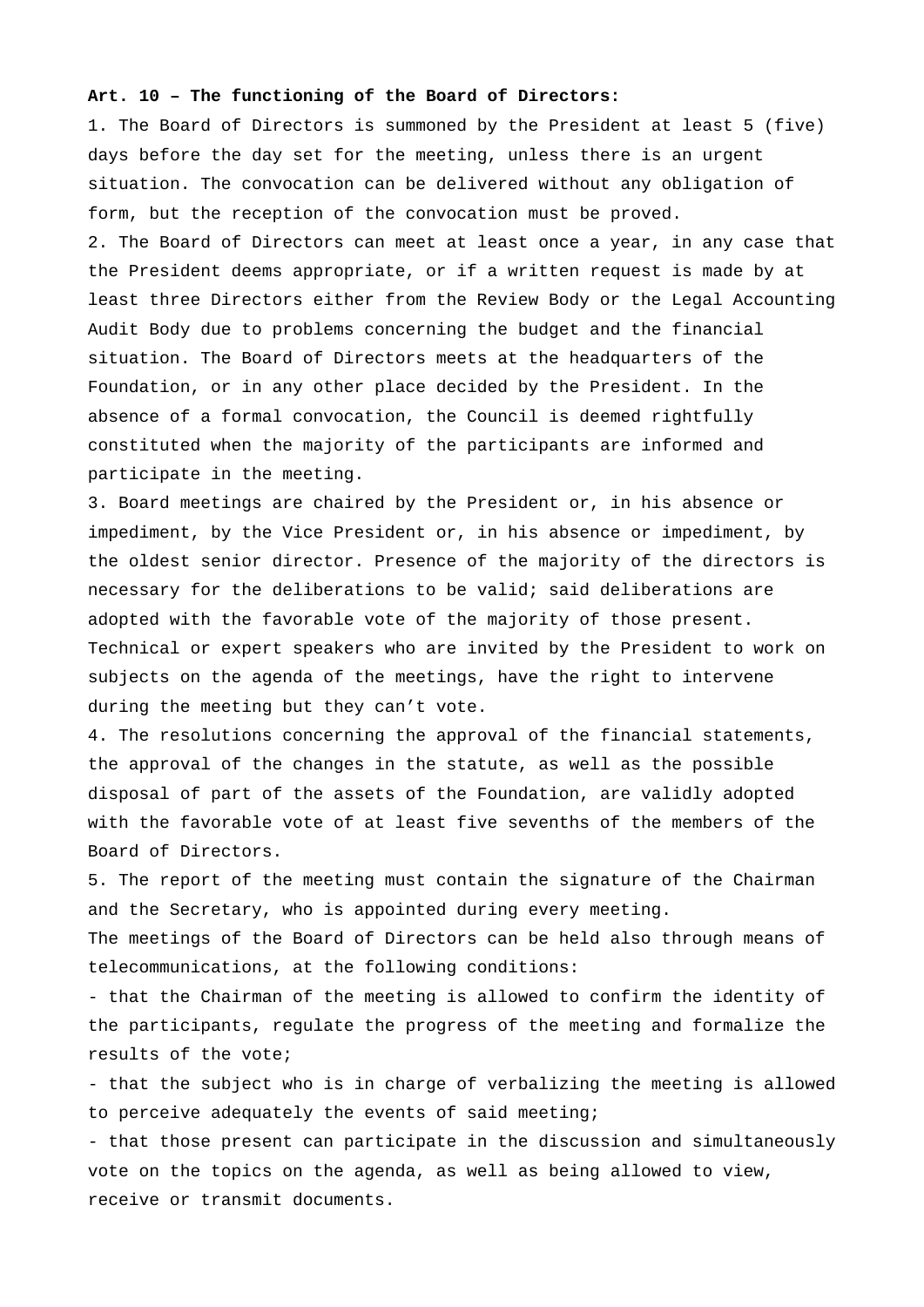# **Art. 11 – The Committee of Founders, Supporters and Members**

1. The Founders, Supporters and Members Committee is composed of:

- the Founders

- the Supporters;
- the Members.

The members of the Committee change at the end of each exercise. 2. The Committee is summoned at least 2 (two) times a year to discuss the general lines of the Foundation's activities within the scope of the institutional purposes written in Articles 2 and 3 of this statute, and to formulate advisory opinions on the financial and budgetary reports and on activities, guidelines, programs and

targets of the Foundation. The Committee can also formulate opinions and proposals for the initiatives of the Foundation, as well as proposing and evaluating projects and common strategies.

3. Furthermore, the Committee appoints from among its members, with absolute majority, the President and the Vice President of Committee itself.

### **Art. 12 – The Review Body**

12.1 The Review Body can be monocratic or collegial as established by the Board of Directors.

12.2 The members of the Review Body are appointed by the Founders among those registered in the Register of Legal Auditors.

12.3 The members of the Review Body remain in office five exercises until the approval of the final balance sheet of the fifth financial year following their appointment, though they have the possibility to be reelected.

12.4 The Review Body is in charge of the regularity of the administration and the accounting aspect of the Foundation; it carries out reports and estimates checks of cash. The Review Body attends the meetings of the Board of Administration.

# **Art. 12-bis The Control Body and Legal Accounting Audit Body**

Once the Foundation is registered in the Single Register of the Third Sector, article 12 will be replaced by this article 12-bis.

1. the Control Body will be appointed according to art. 30 of Legislative Decree 117/2017

2. The Control Body can be monocratic or collegial as established by the Board of Directors. It is composed by an effective member and a substitute or by a board of three effective members and two substitutes, following the requirements of the articles 2397, paragraph 2, and 2399 of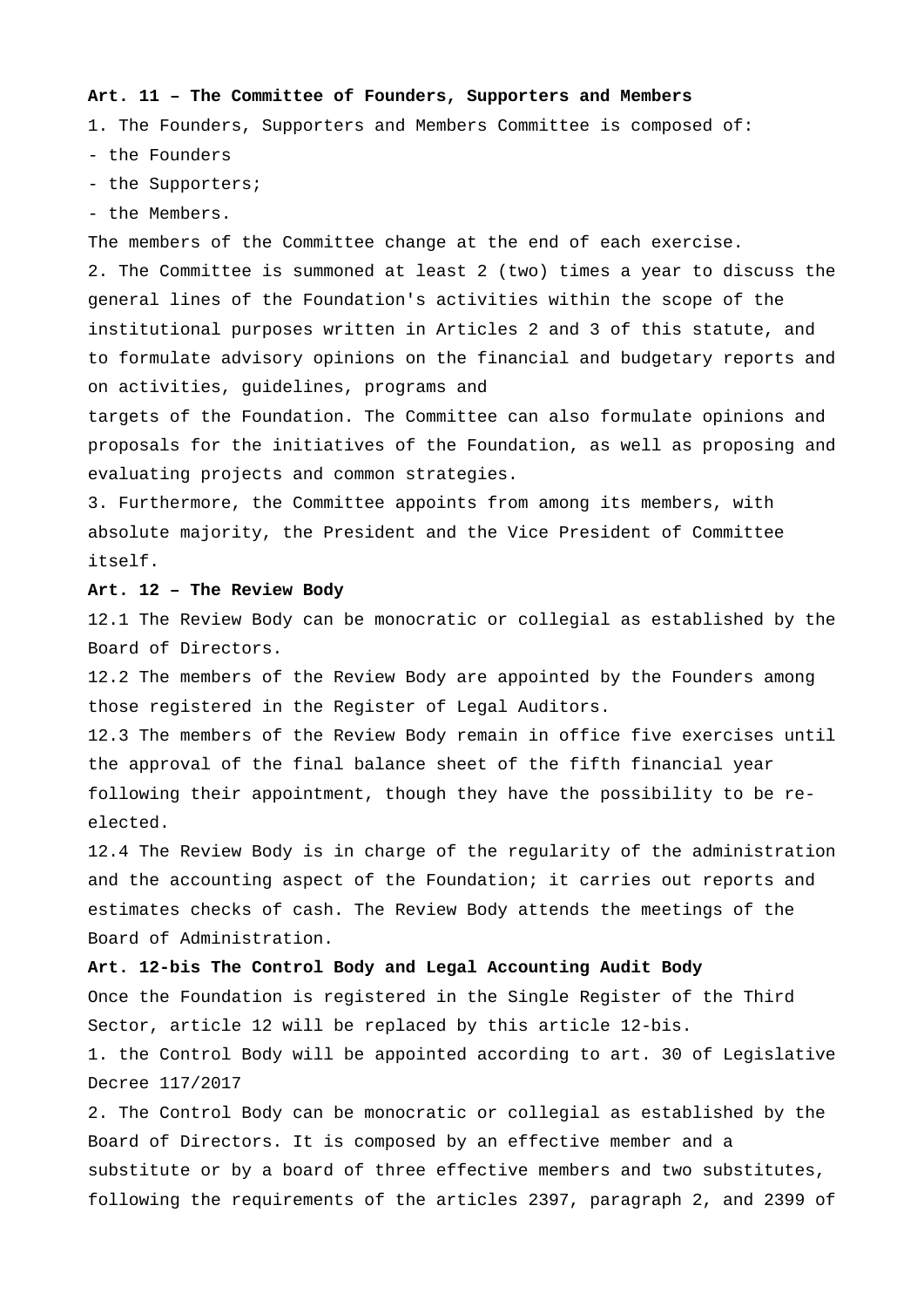the civil code.

3. The Control Body supervises that the law and the statute are respected, as well as the administration principles, with reference to the Legislative Decree 8 June 2001, n. 231; it also checks the adequacy of the structural, administrative and accounting organization. 4. It can also revise the statutory accounts, overcoming the limits of Article 31, paragraph 1 of Legislative Decree 117/2017. In this case the Control Body consists of registered statutory auditors. 5. The Control Body also carries out the tasks of monitoring activities with specific civic goals and social utility, in particular regarding the provisions of articles 5, 6, 7 and 8 of Legislative Decree 117/2017 and it certifies that the social report is drafted in accordance with the guidelines contained in article 14. The social report acknowledges the results of the monitoring carried out by the Control Body. 6. The members of the Control Body can carry out inspections and controls at any time. 7. They can ask Directors about the progress of specific social operations and businesses. 8. Meetings of the Control Body, if appointed in a collegiate

composition, can be carried out by means of telecommunications, in compliance with the meetings of the Board of Directors.

9. Except for what stated in paragraph 4, in the event that the Foundation crosses two of the limits indicated in the first paragraph of article 31 of Legislative Decree 117/2017 for two consecutive years, and its subsequent amendments and additions, the statutory audit of accounts is exercised by a Statutory Auditor or a company of Statutory Auditors registered in an appropriate Register.

10. The Auditor may participate, under the terms of the law, in the meetings of the Board of Directors.

# **Art. 13 – Transformation or extinction.**

1. In cases provided for by the law and if or when the statute purposes are exhausted, and, consequentially, the financial assets have become insufficient, the Board of Directors deliberates the extinction or the transformation of the Foundation, with the absolute majority of its members.

2. The Board of Directors then provides, in the event of extinction or dissolution, the appointment of one or more liquidators, who can also be chosen among the Board's members.

3. In the event of extinction or dissolution the assets of the Foundation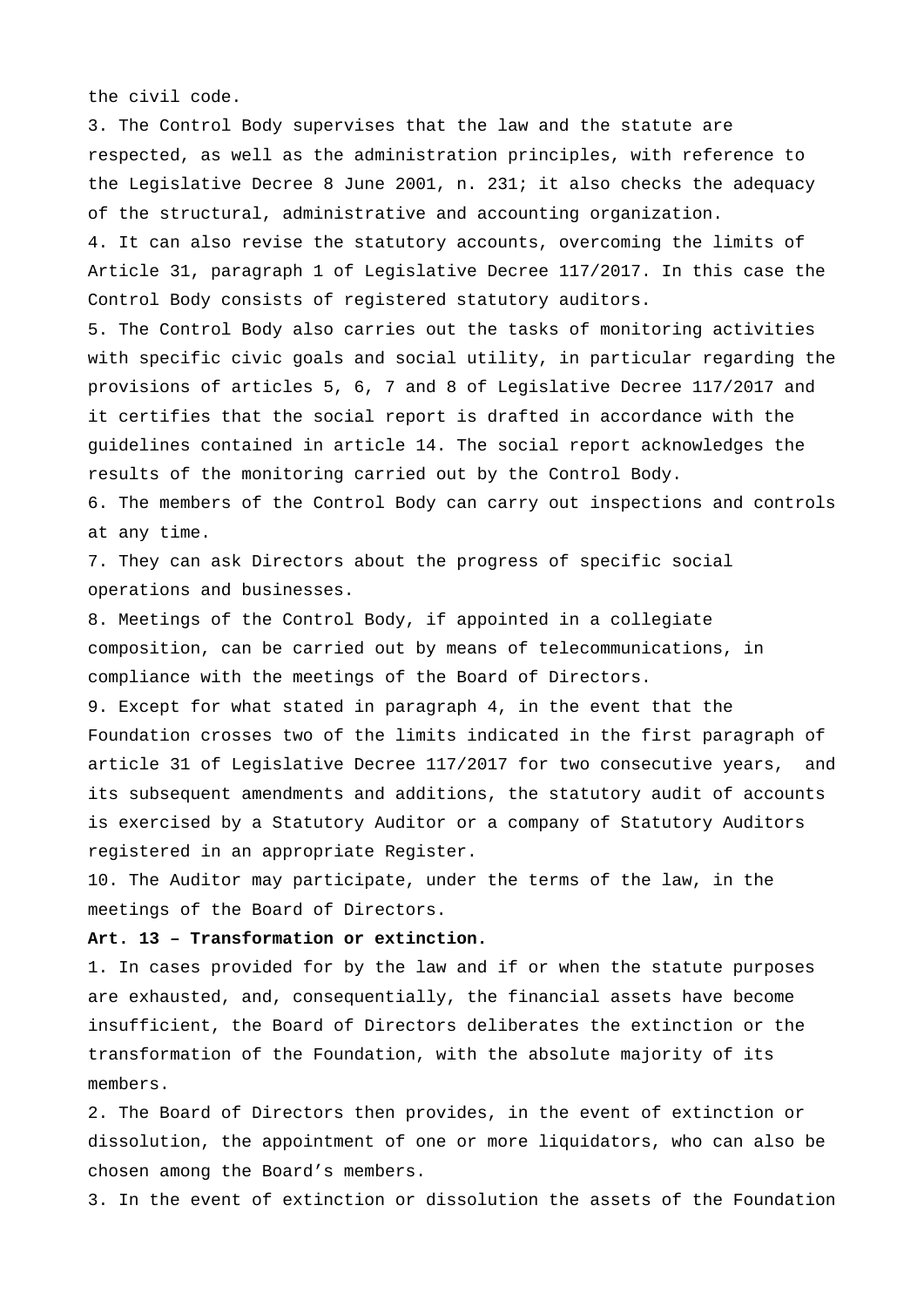must be donated to other non-profit organizations with similar aims, according to the Board of Directors, in compliance with art. 10, paragraph 1) letter f) of Legislative Decree 460/1997 and pursuant to art. 3, paragraph 190, of the law December 23 1996 n.662. 4. In the event of extinction or dissolution, with the registration on the Single Register of Third Party Entities, the remaining assets are donated, following the positive opinion of the Office referred to in article 45, paragraph 1, Legislative Decree 117/2017 and subject to different destinations imposed by the law to other possible Third Party Entities or to the Italian Social Foundation.

## **Art. 14 – Financial year**

The financial year begins on January  $1^{st}$  and ends on December 31st of each year of the Foundation's life. Within one hundred and twenty days of the end of each financial year The Board of Directors prepares the financial statements of exercise, along with a specific illustrative report, in the form provided for by art. 13 of the Legislative Decree 117/2017.

In the cases provided for by art. 14 of Legislative Decree 117/2017, the Administrative Body must also carry out the social report and register it according to the law. During the life of the Foundation, it is expressly forbidden to distribute the profits and surpluses of the exercise as well as funds, reserves or assets, unless the distribution is imposed by the law and destined to others ONLUS. The surpluses of the management activity must be used for the realization of the institutional initiatives of the Foundation as well as those directly connected. By registering in the RUNTS (National Register of the Third Sector) pursuant to the provisions of art. 8 of Legislative Decree 117/2017, the distribution of profits, funds and reserves, to Founders, Partners or Associates, Workers and Collaborators, Directors and other members of the Social Bodies, is prohibited even in the case of withdrawal or dissolution of the relationship. Profits or management surpluses must be employed first to cover any operating losses and, after for the realization of the institutional activities.

The assets of the Foundation, including revenues and income, are used for carrying out the statutory activities, in order to reach the civic and social purposes of the Foundation.

### **Art. 15 – Transitional and postponement rules**

The agreements provided for in this statute refer to the standards dictated by Legislative Decree 460/97, and will remain in force until the